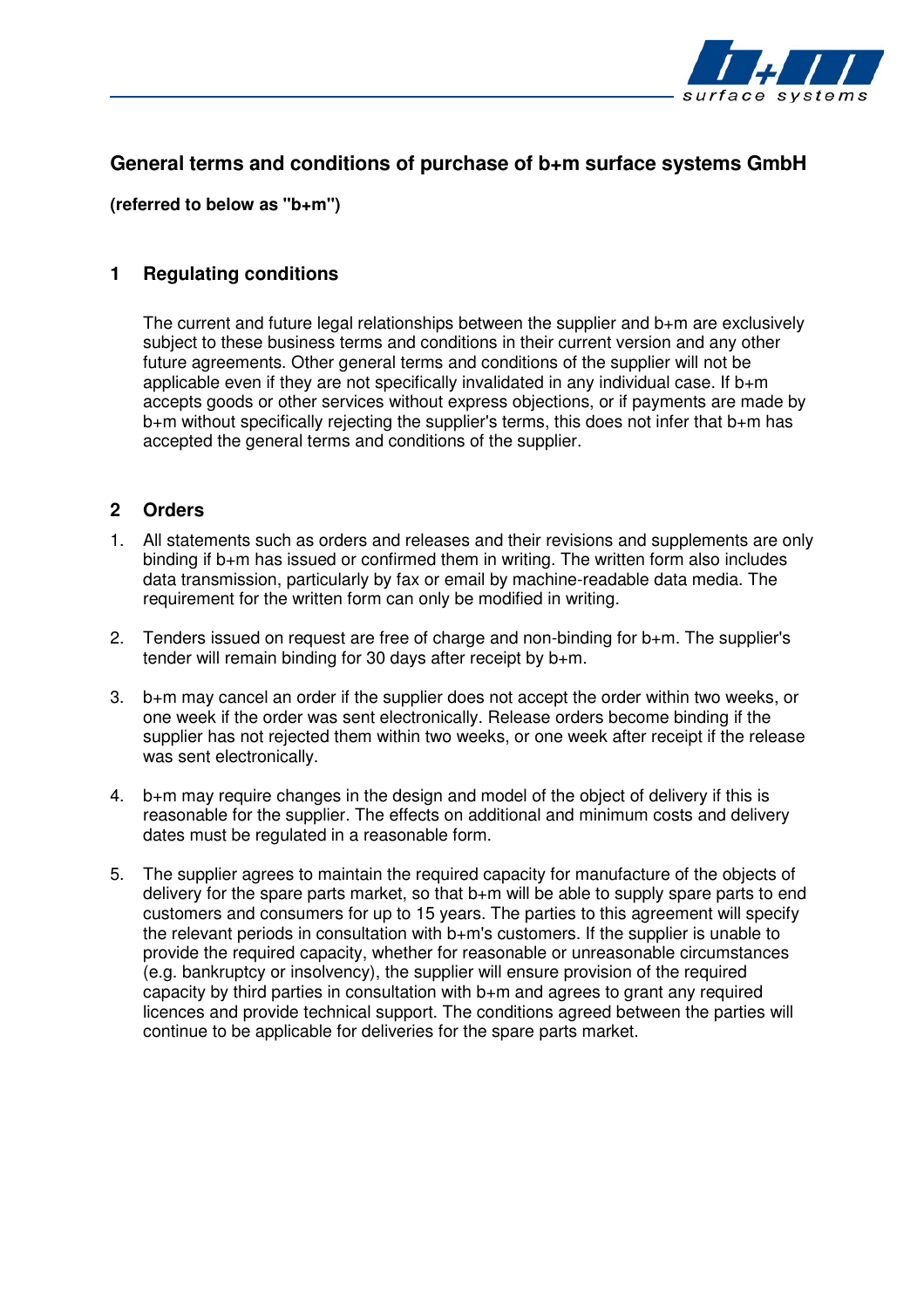

### **3 Prices, shipping, packaging**

- 1. The agreed prices are fixed prices and are understood to include in addition to the current statutory value-added tax – costs for packaging, freight and transport to the shipping point or place of use specified by  $b+m$  (DDU – delivered duty unpaid as defined in INCOTERMS 2000). If in exceptional cases a price "ex stock" or "ex works" is agreed, b+m will only pay the most favourable freight costs. In every case the supplier will pay costs incurred up to transfer to the shipper, including loading.
- 2. Shipping is at the risk of the supplier. The risk of deterioration, including accidental loss, remains with the supplier until delivery to the delivery address or place of use specified by b+m, unless otherwise agreed in specific cases.
- 3. The supplier agrees to the return of all packaging materials.

### **4 Payment**

- 1. Payment will be made by the 25th of the following month with 2% discount, or by the 25th of the next month net after receipt and inspection of the goods as specified in the contract and receipt of a correct and confirmed invoice. If deliveries are accepted earlier, the due date of payment will be in accordance with the originally agreed date of delivery.
- 2. Payments by b+m do not confirm the accuracy of the accounting.
- 3. In case of faulty delivery, b+m is entitled to withhold payment until the fault has been corrected. If payments have already been made for the faulty delivery, b+m is entitled to withhold any other payments due in the amount of the payments previously made.
- 4. Without prior written approval by b+m, which may not be rejected without good reason, the supplier is not entitled to transfer invoices due from b+m to third parties or have them paid to third parties. Approval will be considered granted in the presence of extended retention of title.
- 5. Invoices from the supplier must be submitted to b+m in two copies (duplicate marked) and must include the supplier number, number and date of order or purchase decision and release, supplementary data of the person ordering (alocation), delivery location, number and date of waybill, quantity and part identification number with index and the contractually specified price per unit of the goods.

## **5 Proof of origin, export restriction**

- 1. On request by b+m, the supplier must provide the origin of goods supplied, the manufacturer or the supplier's suppliers at any time. The supplier must provide complete and signed proofs of origin when requested by  $b+m$ .
- 2. The supplier must inform b+m voluntarily if the supplied goods are subject to complete or partial export restrictions under German law or any other law.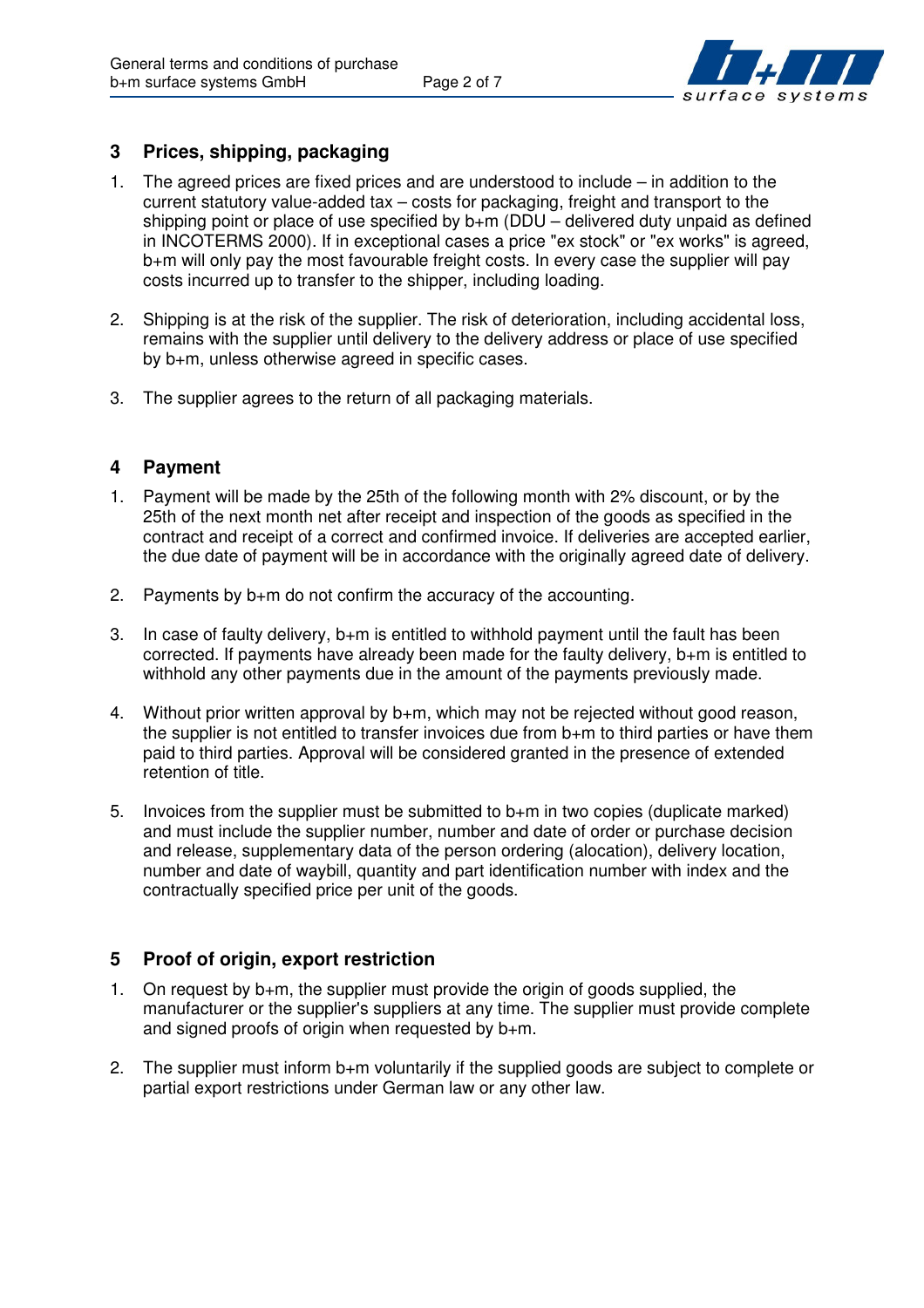

### **6 Delivery date and deadlines, delayed delivery**

- 1. The schedules specified in the order are binding.
- 2. The deciding factor for compliance with the delivery schedule or the delivery deadline is receipt of the goods at the delivery address or place of use as specified by b+m.
- 3. If the supplier realises that the agreed schedule cannot be maintained for any reason, b+m must be informed immediately of the reasons and the duration of the delay by electronic means, and the supplier must take all necessary action at the supplier's expense to prevent delay and avoid any damages caused by the delay. At the request of b+m or the company's representative, the supplier is required to provide information on the status of production of ordered goods .
- 4. In case of delivery before the agreed date, b+m reserves the right to return the goods at the supplier's expense or to refuse acceptance. If a delivery is made before the specified time and it is not returned or rejected, the goods will be stored until the scheduled delivery date by b+m at the supplier's expense and risk.
- 5. b+m will only accept partial deliveries when specifically agreed in advance. When partial deliveries are made by agreement, the remaining quantity due for delivery must be listed in the delivery documents.
- 6. In the event of delay, the supplier is required to reimburse b+m for immediate and consequential damages caused by the delay. On expiry of a second deadline without result, b+m is also entitled to terminate the contract in cases where the services provided by the supplier are not in accordance with the contract, and to demand compensation for damages or compensation instead of the service, provided that the legal requirements are fulfilled. For the rest, Section 323, Parts 2 to 6 BGB [German Civil Code] remains in force. The acceptance of delayed delivery or services does not imply waiver of demands for compensation.

### **7 Force majeure**

- 1. Force majeure, legal industrial action, insurrection, government action and other unforeseeable, unavoidable and serious events release the contractual parties from their obligations for the duration of the disturbance and their effects. The supplier is obliged to supply the required information to the extent feasible and to adjust his obligations to the changed circumstances in good faith.
- 2. b+m is fully or partially released from the obligation to accept the ordered delivery and is entitled to terminate the contract if delivery is no longer feasible for b+m - with reference to business reasons - as a result of delays caused by force majeure or legal industrial action.

### **8 Quality and documentation**

1. For his delivery, the supplier must comply with the accepted rules of science and technology, the safety regulations, any separately agreed quality assurance requirements, and the specified technical data. Modifications to the object of delivery and the production process require prior approval in writing by b+m.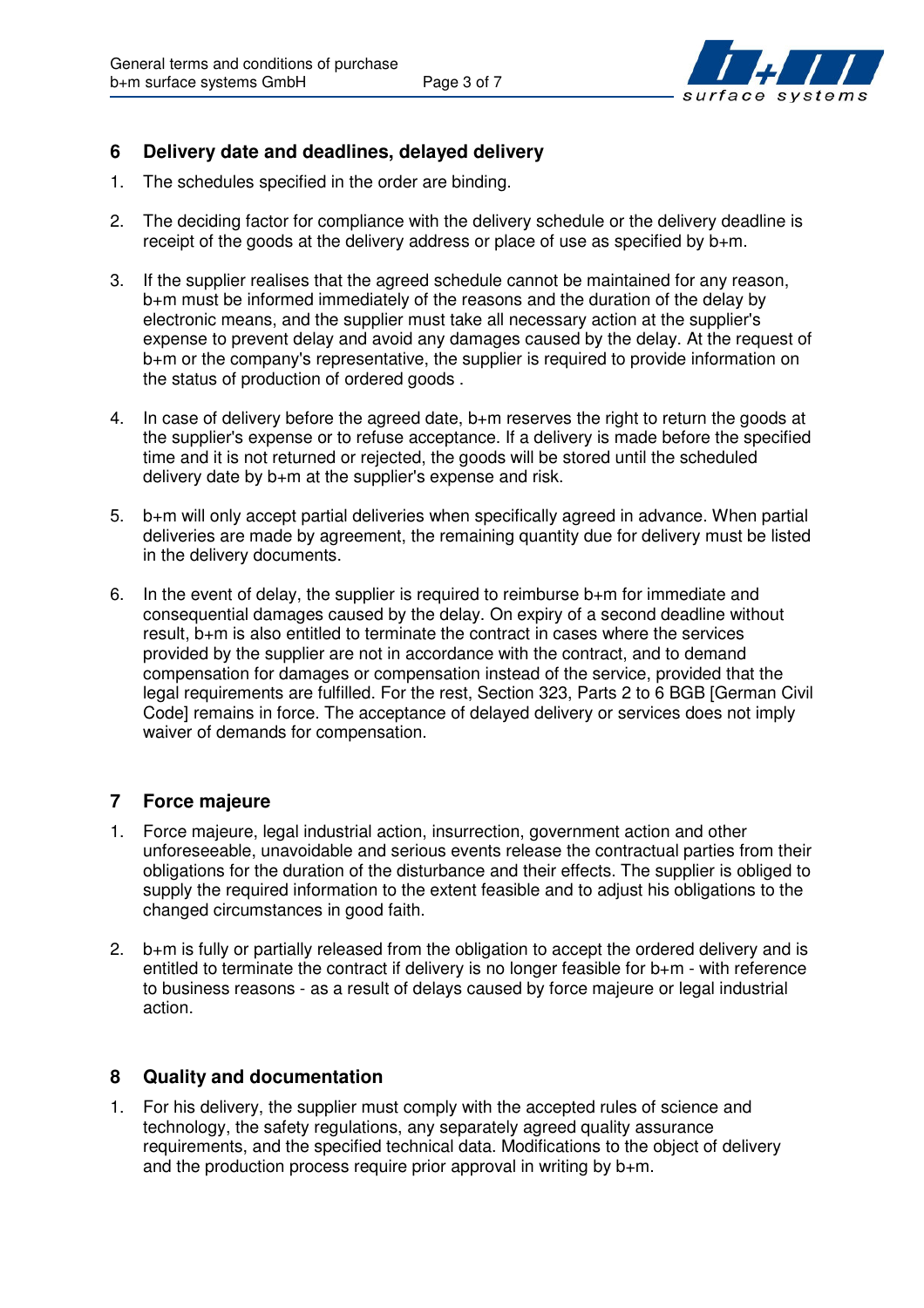

- 2. The supplier must implement and update as required a suitable, documented quality assurance system in accordance with the current state of the art. The supplier specifically assures that at the start of delivery to b+m it will be certified in accordance with DIN 9000ff or a comparable quality assurance system.
- 3. In the case of parts specifically identified in the technical documentation or by separate agreements, the supplier must also record in separate drawings when, how and by whom the objects of delivery have been tested with reference to the characteristics requiring documentation and the results of the required quality tests. The test reports must be stored by the supplier for 20 (twenty) years and submitted to b+m in writing on demand. Subsuppliers to the supplier must be subject to the same requirements to the extent permitted by law.
- 4. Insofar as authorities who are responsible for safety, approval, commissioning, environmental protection etc. require information on the production processes and test documentation of b+m in order to check specific requirements, the supplier is required to provide assistance to the extent reasonably possible.

## **9 Obligation of inspection and notice of defects**

- 1. The supplier will carry out suitable dispatch inspections before shipping goods, and will take samples from every delivered batch and will store them for fifteen (15) years.
- 2. b+m will conduct a receiving inspection of delivered contractual products, which will include only an identity check for obvious defects or damage, shipping damage and a check of quantity. No additional testing will be conducted. If faults are detected, b+m will inform the supplier within ten (10) days of discovery of the fault.
- 3. Otherwise, the contractual products will only be inspected during production testing and final inspections. If faults are detected,  $b+m$  will inform the supplier within ten (10) days of discovery of the fault.

## **10 Liability for faults**

- 1. If faulty goods are delivered, the supplier must be given the opportunity of repair or replacement before start of production (processing or installation), unless this is not feasible for b+m. If the supplier cannot do this or if the goods are not replaced immediately, b+m may terminate the contract and return the goods at the supplier's risk and expense or demand a reduction. In urgent cases, b+m may carry out repairs in consultation with the supplier or have them done by a third party. The supplier will be responsible for all expenses involved. The right of b+m to demand compensation for damages or reimbursement for unavoidable expenses will not be affected.
- 2. If the fault is not detected until the start of production in spite of compliance with the obligation in accordance with no. 9 (Obligation of inspection and notice of defects), b+m may demand additional compensation for expenses under the rule in part 1.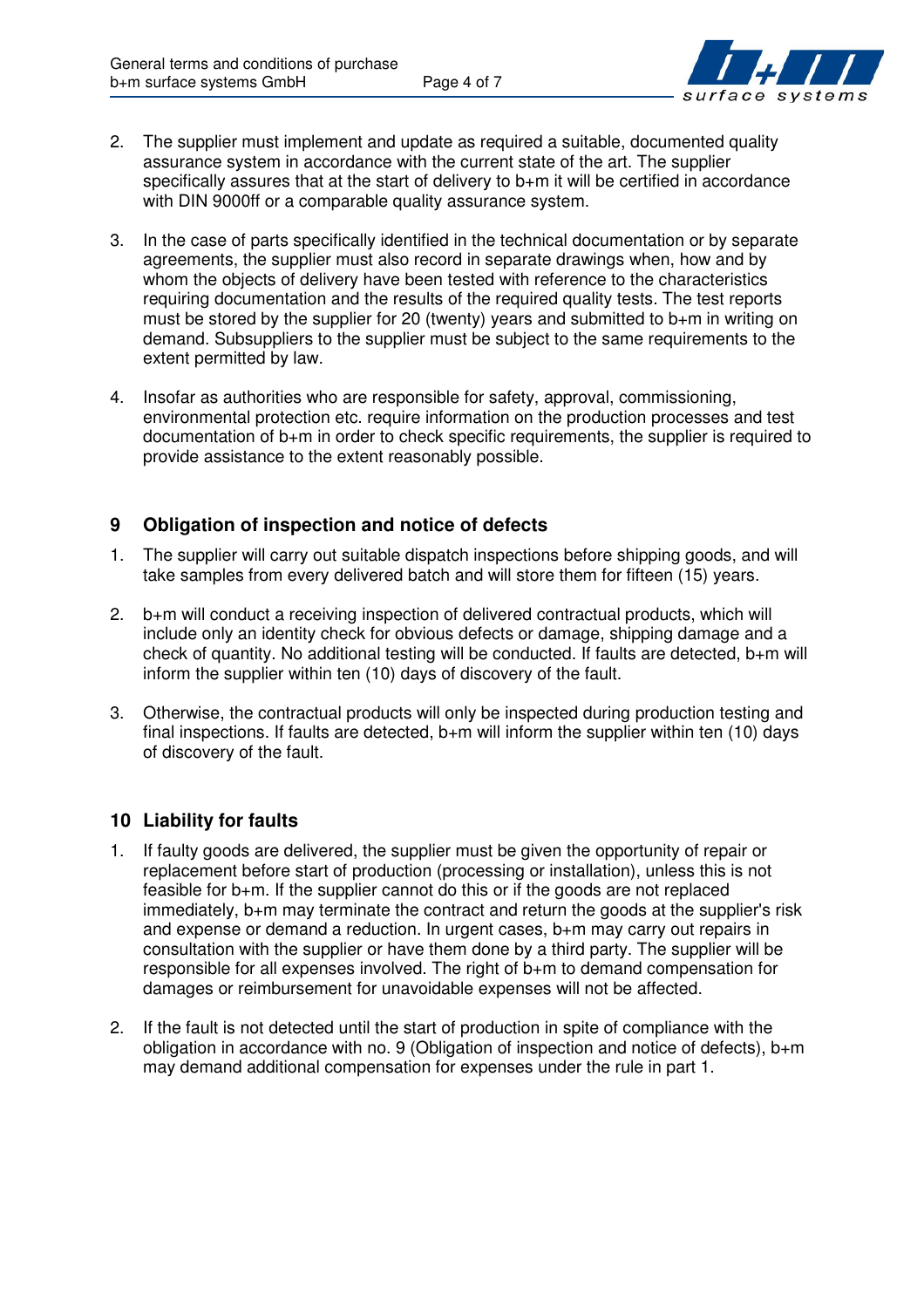

- 3. The supplier's liability for faults expires 24 months after transfer of risk.
- 4. The supplier is required to compensate b+m for all damages incurred by the delivery of faulty parts to b+m and will hold harmless and defend b+m against claims for damages by third parties resulting for the delivery of faulty parts and resulting consequential damages at the initial request if they are the fault of the supplier.

### **11 Liability**

Unless otherwise specified elsewhere in these terms and conditions, the supplier is required as follows to pay compensation for damages incurred by b+m immediately or subsequently as the result of a faulty delivery, for violation of legal safety regulations or any other legal reasons that can be considered the fault of the supplier.

- 1. If b+m is subject to liability claims from third parties not resulting from fault based on non-obligatory law, the supplier will hold b+m harmless to that extent and will defend b+m from such claims at the first demand to the extent that b+m would be liable. The principles of Section 254 German Civil Code will be applied as appropriate to the compensation for damages between b+m and the supplier. This also applies in the event of direct claims on the supplier.
- 2. The obligation for replacement is not applicable if b+m effectively restricts liability to its customers. b+m will also attempt to apply limitations of liability to the extent permitted by law in favour of the supplier.
- 3. The supplier will be liable for actions by b+m for prevention of damages (e.g. recalls) to the extent required by law.
- 4. b+m will inform and consult with the supplier immediately and in full if b+m wishes to apply the above regulations. b+m must give the supplier an opportunity to examine the cause of the damages immediately. The contracting parties will come to an agreement about the action to be taken.
- 5. The liability of  $b+m$  regardless of the legal basis is restricted to damages caused by b+m or representatives or contractors of b+m by intent, gross negligence or negligent violation of obligations that are important to fulfilling the purpose of the contract.
- 6. In cases of minor negligence, the liability of b+m is restricted to the value of the damages typical for comparable business of this type that were foreseeable at the start of the contract or at the latest at the start of the violation of the obligation.
- 7 Claims for damages under the product liability law and resulting from injury to life, body or health remain unaffected.

#### **12 Property rights**

1. The supplier guarantees that the manufacture of the contractual products does not violate the property rights of third parties or involve unauthorised usage of property rights in any form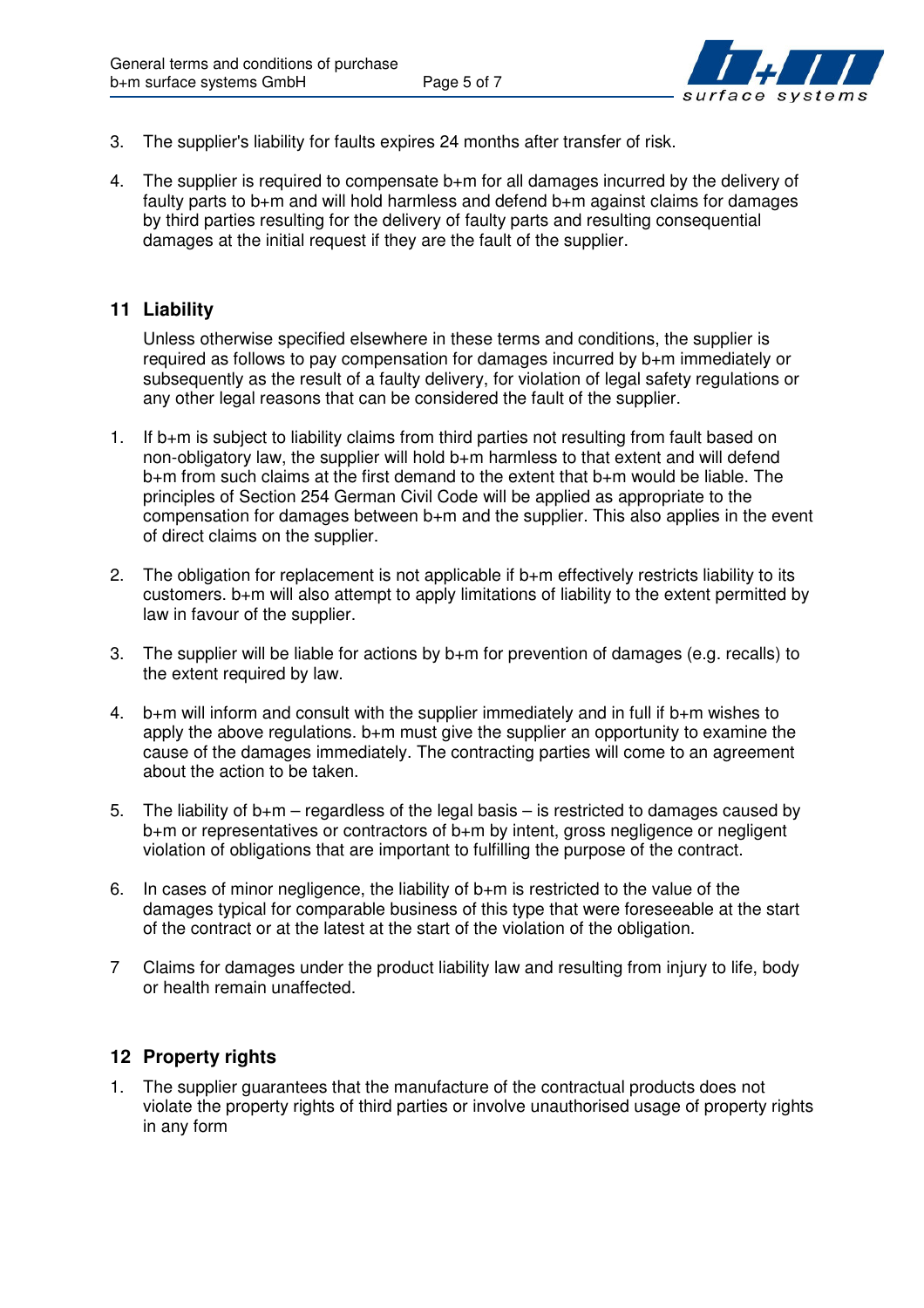

- 2. The supplier holds b+m and its customers harmless from all claims by third parties resulting from the usage of property rights at the initial demand. The supplier's defence is applicable to all applications involving b+m in this connection.
- 3. This does not apply to the extent that the supplier has manufactured the objects of delivery in accordance with drawings, models or equivalent descriptions or requirements supplied by b+m and does not know or cannot know that this violates property rights involved in products developed by the supplier.
- 4. The contracting parties will inform b+m of the usage of own published and unpublished and licensed property rights and registrations of property rights in the object of delivery.

### **13 Confidentiality**

- 1. The supplier is required to keep confidential documents, information and data with reference to b+m that are acquired in connection with or during the cooperation regarding the object of the contract at least with the care of a careful business person as well as the relevant privacy regulations.
- 2. The supplier is required to subject employees and subcontractors to similar obligations; on demand by b+m, the supplier will confirm compliance with these obligation in writing.
- 3. The supplier is permitted to advertise with the business connections of the contracting parties only after prior written approval by b+m. The supplier agrees to use the company name or trade mark of b+m only with prior written approval.

### **14 Usage of production equipment and confidential information owned by b+m**

Models, dies, templates, samples, moulds and other production equipment, as well as confidential information, provided to the supplier by b+m or paid for by b+m must not be made available to third parties or otherwise made available for supply to third parties or in any other way, e.g. by usage or exploitation of such objects, without prior written approval from b+m. b+m retains all ownership and property rights of any kind of these objects. Without giving reasons, b+m may request the immediate return of production equipment and confidential documentation.

### **15 Hazardous substances**

If the object of the contract is a substance or a preparation that has hazardous properties as defined by the hazardous materials regulations or if such properties are generated when working with this substance, the supplier must classify, package and label the object in accordance with the applicable regulations of the hazardous materials regulations.